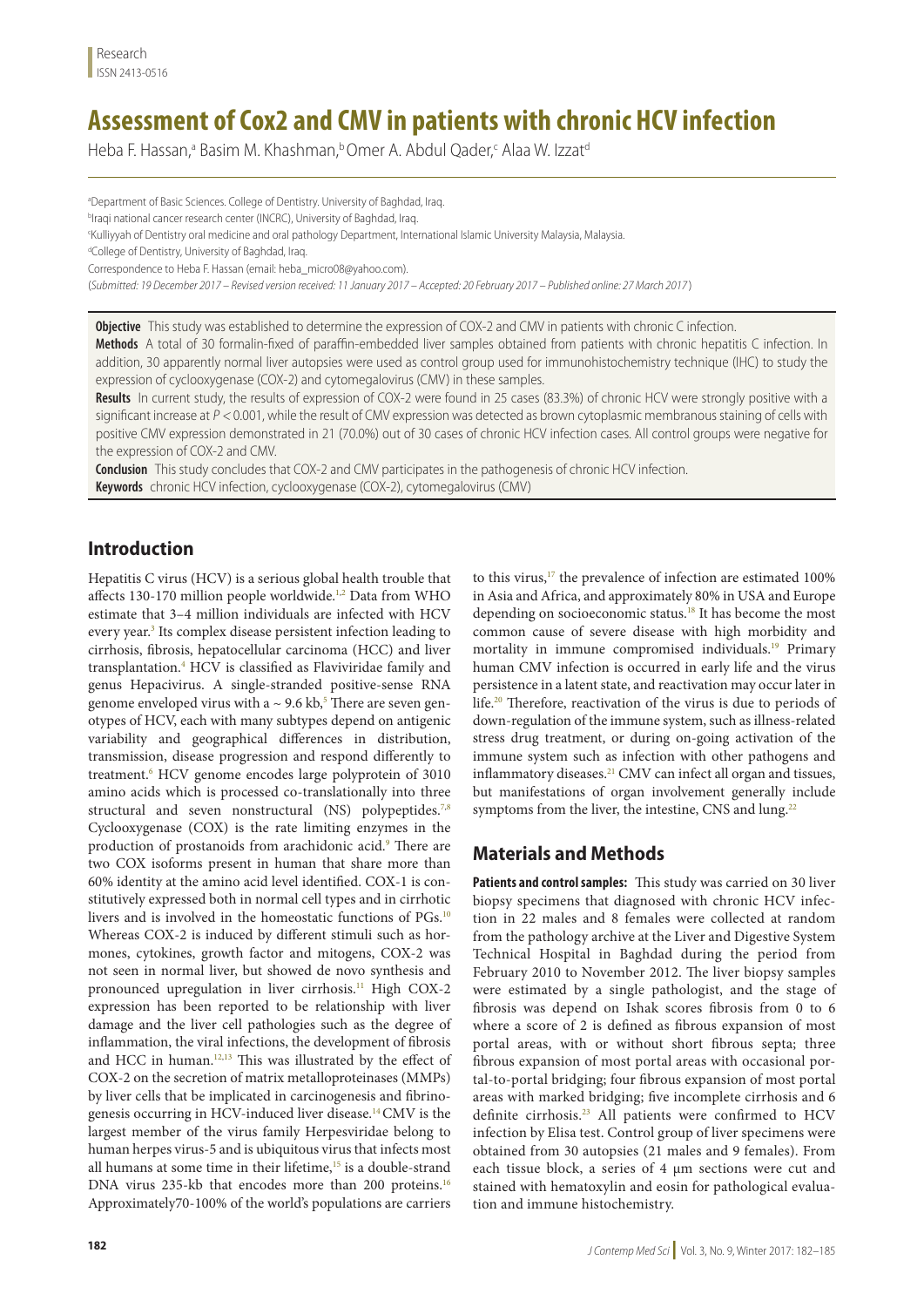#### *Immunohistochemical Staining*

The antibodies used in this study included anti-COX-2 antibody and anti-CMV antibody. The sections were dewaxed in xylene then rehydrated in graded alcohol. Endogenous peroxidase activity and non-specific binding were blocked by incubation with 3% hydrogen peroxide and protein block, respectively. peroxidase blocking reagent for 10 min. Slides were pre-treated in microwave oven in citrate buffer (pH 6). Subsequently, slides were incubated with mouse monoclonal anti-COX-2 and anti-CMV antibody and Slides were then incubated sequentially with primary antibodies for 1hour at 37°C and secondary antibody for 10 minutes at room temperature followed by incubation with the Streptavidine-HRP antibodies for 10 minutes at 37°C. Diaminobenzidinehydrochloride (DAB) was used as the chromogen to visualize peroxidase activity. The sections were counterstained with hematoxylin and overlaid with cover slips.

#### *Assessment of Immunohistochemistry Results*

Positive reading was detected when the cells display a brown cytoplasmic pigmentation of immunostaining, while negative reading was detected by the absence of immunostaining. Assessment of anti-Cox2 antibody and anti-CMV antibody Immunoreactivity. The scoring system of immunostaining antibodies was assessed the positively stained cells, which counted at five representative random fields (40X) by using light microscope, the scoring of the antibodies with the criteria combined intensity with the rate of positive cell. The percentage of positive cells for the protein of interest were scored as  $1 = (0-25\%)$ ,  $2 = (26-50\%)$ ,  $3 = (51 - 75\%)$  and  $4 = (76 - 100\%)$ [8].

**Statistical Analysis:** Evaluation of the statistical significance of the data was performed by using the *t*-test and Chi-square test.

### **Results**

#### *Distribution of Patients and Control Group According to Gender*

Distribution of patients and control group according to gender was listed in Table 1. The results of this study showed that chronic HCV infection in the male was more predominance among patients, where 22 males (73.4%) and 8 females (26.6 %) out of total cases. there was no statistically significant difference ( $p > 0.05$ ) in gender between both studied groups, The mean age of patients was 44.9 years compared with control group was 46.9.

## **Results of Immunohistochemical**

#### *COX2 Expression*

The current study showed strong brown staining was seen in most cells with positive COX2 expression by Immunohistochemical (IHC) staining was found in 25 cases (83.3%) of chronic HCV were strongly positive with a significant increased at  $P < 0.001$  (Table 2, Fig. 1). On the other hand there was no positive result among control group.

#### *CMV Expression*

The result of this study showed CMV expression was detected as brown cytoplasmic membranous staining of cells with positive CMV expression by Immunohistochemical (IHC) staining demonstrated in 21 (70.0%) out of 30 cases of chronic HCV infection cases. There was highly significant statistically differences found between the patients and healthy control group at  $P < 0.001$  (Table 3 and Fig. 2).

## **Discussion**

The present study showed that high over expression of COX-2 (83.3%) in liver tissue in patients with chronic HCV infection with different stage of fibrosis. COX-2 is concerned in anti-apoptosis, inflammation and carcinogenesis. This result agreed with Nunez et al.<sup>24</sup> was found COX-2 is over expressed in the

| Table 1. Distribution of patients and control group according |  |  |  |
|---------------------------------------------------------------|--|--|--|
| to gender                                                     |  |  |  |

|               |        |                     | <b>Studied groups</b> | <b>Total</b> |        |
|---------------|--------|---------------------|-----------------------|--------------|--------|
|               |        |                     | <b>Chronic HCV</b>    | Control      |        |
| Gender type   | Male   | Count               | 22                    | 21           | 43     |
|               |        | $\%$                | 73.4%                 | 70.0%        | 71.7%  |
|               | Female | Count               | 8                     | 9            | 17     |
|               |        | $\%$                | 26.6%                 | 30.0%        | 28.3%  |
| Total         |        | Count               | 30                    | 30           | 60     |
|               |        | $\%$                | 100.0%                | 100.0%       | 100.0% |
| Mean of age   |        |                     | 44.9                  | 46.9         |        |
| Range of age  |        |                     | $14 - 65$             | 29-68        |        |
| Median of age |        |                     | 45.5                  | 42.5         |        |
| Pvalue        |        | 0.984 <sup>NS</sup> |                       |              |        |

#### Table 2. **Expression of COX2 in patients with chronic HCV infection and healthy control group**

|                  |          |               | <b>Studied groups</b> |                |
|------------------|----------|---------------|-----------------------|----------------|
|                  |          |               | <b>Chronic HCV</b>    | <b>Control</b> |
| COX <sub>2</sub> | Negative | Count         | 5                     | 30             |
|                  |          | $\frac{0}{0}$ | 16.7%                 | 100.0%         |
|                  | Positive | Count         | 25                    | $\Omega$       |
|                  |          | $\frac{0}{0}$ | 83.3 %                | 0.0%           |
| Total            |          | Count         | 30                    | 10             |
|                  |          | $\frac{0}{0}$ | 100.0%                | 100.0%         |
| <i>P</i> value   |          |               | $< 0.001$ **          |                |



Fig 1. **(A) Human liver tissue stained by immunohistochemistry for COX2 in patients with chronic HCV infection stained by DAB chromagen is showing as brown in positive cases at magnification 200X (B) Negative expression.**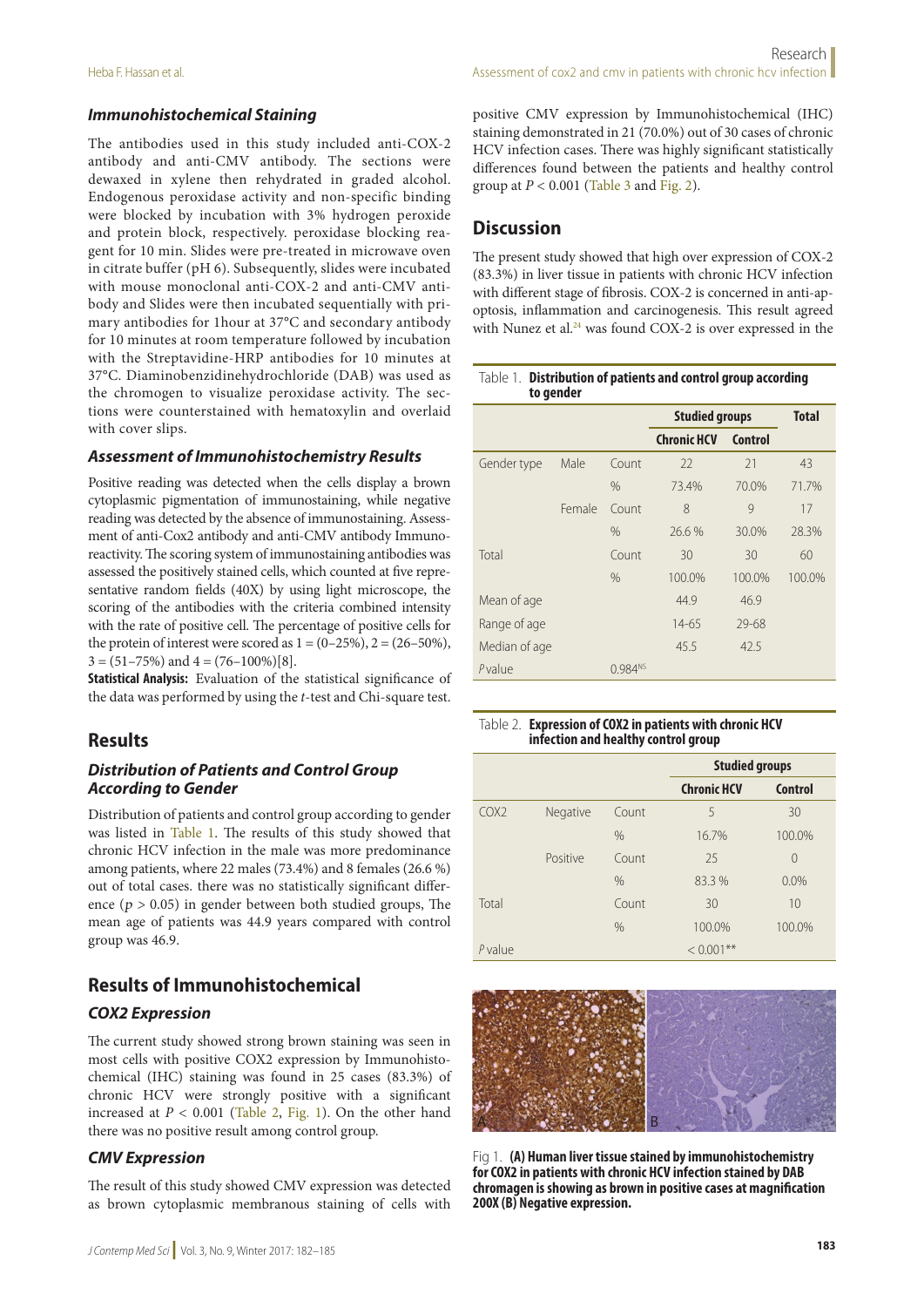| Table 3. Expression of CMV in patients with chronic HCV infec- |
|----------------------------------------------------------------|
| tion and healthy control group                                 |

|            |          |       |                    | <b>Studied groups</b> |  |
|------------|----------|-------|--------------------|-----------------------|--|
|            |          |       | <b>Chronic HCV</b> | <b>Control</b>        |  |
| <b>CMV</b> | Negative | Count | 9                  | 30                    |  |
|            |          | $\%$  | 30.0%              | 100.0%                |  |
|            | Positive | Count | 21                 | $\Omega$              |  |
|            |          | $\%$  | 70.0%              | 0.0%                  |  |
| Total      |          | Count | 30                 | 32                    |  |
|            |          | $\%$  | 100.0%             | 100.0%                |  |
| Pvalue     |          |       | $***$<br>< 0.001   |                       |  |



Fig 2. **(A) Human liver tissue stained by immunohistochemistry for CMV in patients with chronic HCV infection stained by DAB chromagen is showing as brown in positive cases at magnification 200X (B) Negative expression.**

liver tissue in patients with chronic HCV infection and that the COX-2 hepatic upregulation was present especially at areas of active inflammation. These results were explained by the major action of COX-2 as factor in inflammation with the final induction of COX-2 in necro-inflammatory injury of the liver<sup>25</sup> Bassiouny et al.<sup>26</sup> reported that the up-regulation of COX-2 expression was apparent in patients with chronic HCV infection Regardless of the presence of cirrhosis while 80% of cirrhotic cases showed marked COX-2 expression. Cheng and Hada<sup>27</sup> was proved that up-regulation of COX-2 expression was present in cirrhotic tissues relative to HCC as well as in well-differentiated HCC. over-expression of COX-2 in cirrhosis was apparent in a study that assess in patients with cirrhosis due to HBV and HCV infection while our series inclusive HCV infection patients Mohamed et al.<sup>28</sup> Another study, we were able to express a significant relation found between overall COX-2 expression and viral load of the HCV-RNA.<sup>29</sup> while Waris and Siddiqui<sup>30</sup> was found the increase in Cox-2 mRNA expression in cells containing the HCV replicon, indicate that HCV gene expression control Cox-2 activity at the stage of transcription. Holt and Adams<sup>31</sup> who indicated that COX-2-derived mediators have special functions at various times in the pathogenesis of chronic hepatitis. Yosry et al.<sup>29</sup> suggest that COX-2 expression seems to be correlated between inflammatory activity of the liver of patients with chronic HCV infection and the

response to antiviral treatment which was clear by the reduction of COX-2 expression. Also Manning et al*.* 32 indicated that reduction of liver Cox-2 level after giving INF as treatment. Gomaa et al.<sup>33</sup> show upregulation of COX-2 in HCV infection, which is related with poor virological response. CMV is more widespread in developing countries and can affect 70–100% of the human population. In the current study showed high expression of CMV (70.0%) in the liver tissue in patients with HCV infection in different with stage of fibrosis. The infection by CMV was depended on the detection of CMV replication in the blood. reactivation of CMV infection was occurred in the absence of an effective immune response.<sup>34</sup> CMV reactivated in immunosuppression<sup>35,36</sup> and by directly increasing HCV replication is unknown. This is the result of explosion of high levels of CMV replication.<sup>37</sup> Bayram et al.<sup>38</sup> was shown that CMV was diagnosed in HBV or HCV patients as a dual infection and that it can increase the risk of the disease. In Egypt, Tabll et al.<sup>39</sup> were examined the potential role thatCMV plays in chronic HCV progression. Also Bader El din et al.,<sup>40</sup> demonstrate higher rate of CMV co-infection in chronic HCV patients in Egypt than other patient populations. Whether CMV infection predisposes patients to HCV or HCV infection predisposes patients to CMV is not known. Various studies indicated that CMV causes hepatitis with fibrosis of liver cells and inflammation That means CMV influence the liver and overall immunological condition of the body.38,40,41 High level of liver enzymes and remarkable histological changes in the liver of CMV-HCV co-infected patients.38 The serum levels of AST and ALT enzymes showed elevated in CMV, thus indicating a role of CMV in pathogenesis of the liver. Rafael et al.,<sup>42</sup> indicated that CMV infection interacted with HCV and raised the effect on the liver enzymes and cause hepatitis. Considering the fact that HCMV viruses contribute an immunomodulatory effect resulting in developed of immunosuppression<sup>43,44</sup> and dysregulation of cytokine which could fast HCV pathogenesis of patients in critical condition.<sup>39</sup> CMV infection promotes HCV pathogenesis by prohibition the normal mechanisms responsible for HCV elimination, thus playing vital role in HCV existence and pathogenicity.45

### **Conclusion**

COX-2 and CMV seem to be related to the inflammatory activity and participate in the pathogenesis in patient with chronic HCV infection.

### **Acknowledgment**

I would like to express my thanks and my gratitude to all who contributed in this study.

## **Conflicts of Interest**

There are no conflicts of interest.  $\blacksquare$ 

#### **References**

- 1. McCombs J, Matsuda T, Tonnu-Mihara I, et al. The risk of long-term morbidity and mortality in patients with chronic hepatitis C results from an analysis of data from a department of veterans affairs clinical registry. JAMA Intern Med. 2013;12505.
- 2. Hassan H: The Correlation of HCV, HLA-DR typing and endothelin level with Oral Lichen Planus, PhD thesis. Medical Microbiology. Al-Nahrain University, 2015.
- 3. World Health Organisation. Available at: http://www.who.int. Accessed September. 1,2012.
- 4. Kwon YC, Ray RB, Ray R: Hepatitis C virus infection: establishment of chronicity and liver disease progression. EXCLI J. 2014;13:977–996.
- 5. Leftkowitz E, King A, Adams M, et al. Virus Taxonomy Ninth Report of the International Committee on Taxonomy of Viruses. 2011; London: Elsevier.